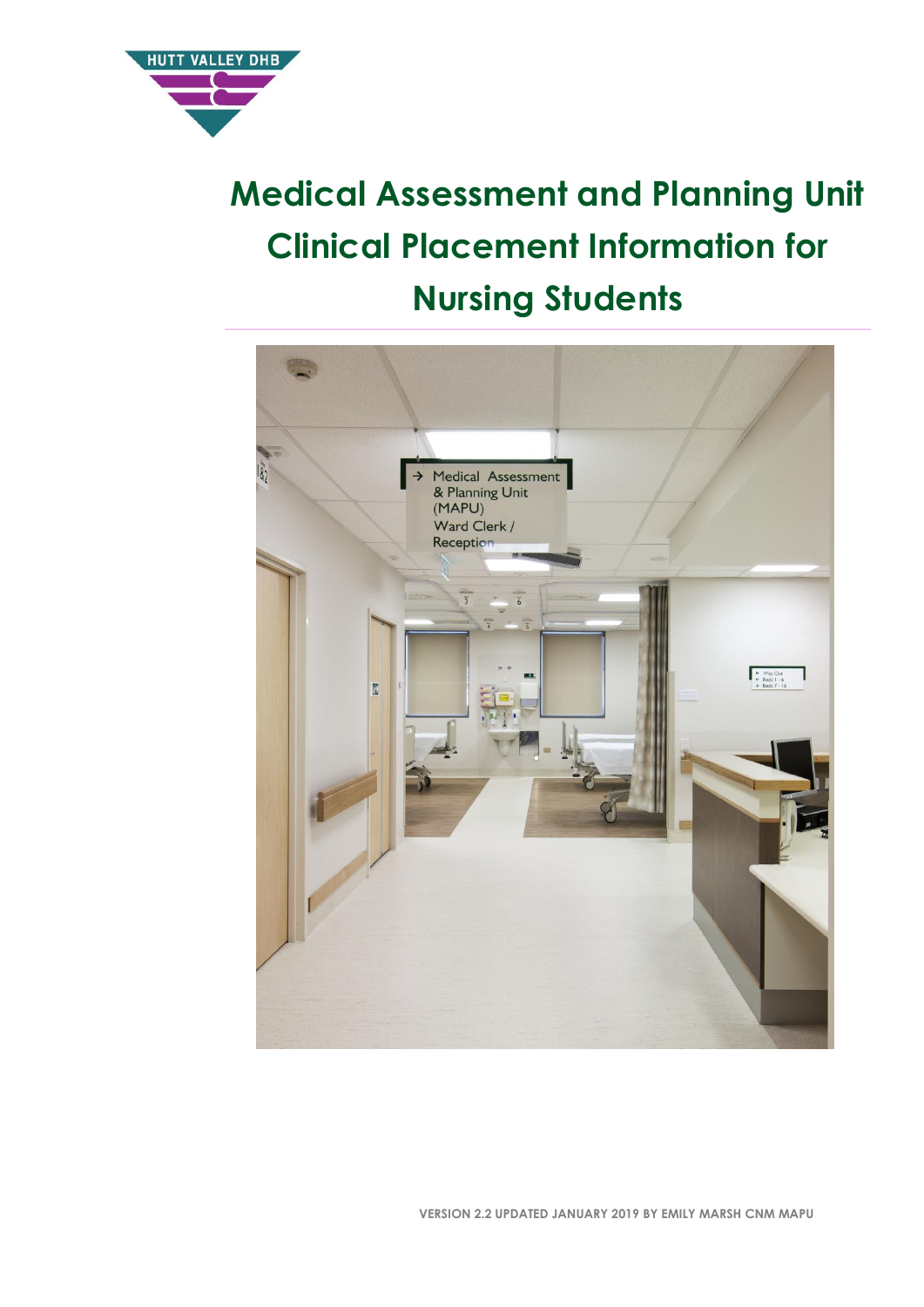# Medical Assessment and Planning Unit (MAPU)

Welcome to the Hutt Valley District Health Board (HVDHB) Medical Assessment and Planning Unit (MAPU). The medical assessment and planning unit has 16 beds and is a short stay unit for patients with medical problems who require rapid assessment, priority investigations, early referral and intervention from allied health, and a multidisciplinary approach to discharge planning. Patients are either transferred from the Emergency department and or direct GP referrals.

### MAPU Multidisciplinary Team

Within MAPU we use a multidisciplinary team approach. The team consists of but is not limited to:

### **Registered Nurse**

Registered Nurses utilise nursing knowledge and complex nursing judgment to assess health needs, provide care, and to advise and support people to manage their health. They practice independently and in collaboration with other health professionals, perform general nursing functions and delegate and direct Enrolled Nurses and Health Care Assistants. They provide comprehensive nursing assessments to develop, implement, and evaluate an integrated plan of health care, and provide nursing interventions that require substantial scientific and professional knowledge and skills. This occurs in a range of settings in partnership with individuals, families, whanau and communities.

### **Health Care Assistants**

Health Care Assistants practice under the direction of a Registered Nurse to implement nursing care for people who have stable and predictable health outcomes in situations that do not call for complex nursing judgment. The responsibilities of Health Care Assistants include assisting clients with the activities of daily living, recognising the changing needs of clients and performing delegated interventions from the nursing care plan.

### **Clinical Nurse Specialist – Gerontology**

The Clinical Nurse Specialist Gerontology co-ordinates complex patient care for frail older people attending ED and MAPU, other inpatient areas through to OPRS and into the community. The Clinical Nurse Specialist Gerontology works closely with the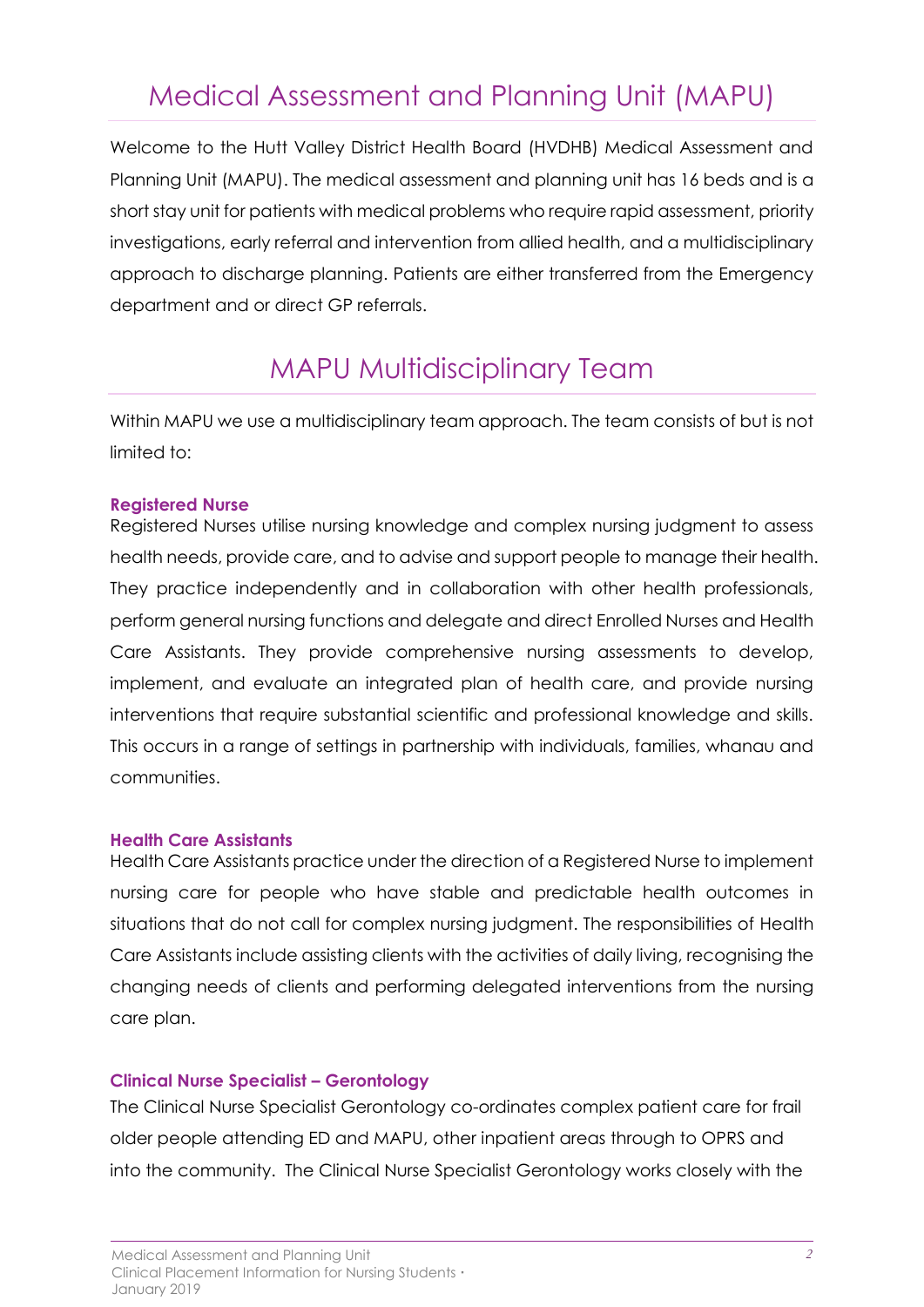Liaison Geriatrician, hospital multidisciplinary teams, community OPRS team, Nurse Practitioner (OPRS), general practitioners (GPs), home support services, and other health professionals. The overall aim is to facilitate robust assessment and safe discharge of appropriate older people back into the community, along with timely review in the community of patients post discharge, including advanced clinical assessment of any change in health status.

### **Early Supported Discharge Team**

The Early Supported discharge team coordinate and manange complex inpatient care across the primary and secondary interface post immediate discharge to minimise hospital length of stay and avoid readmission while ensuring safe, quality patient care.

#### **Clerical Team**

The clerical team provide administrative support for the MAPU team, the patinets and tehir whanau. The clerical team coordiante the reception, inpatient queries, admissions and clinics.

#### **Medical Team**

Each medical team consists of a Consultant, Registrar and House Surgeon. Outside business hours the service is covered by 'Second On' otherwise known as the on-call house surgeon. The Medical team are responsible for medical assessment, setting criteria for discharge or a plan of care, treatments, charting, ordering of examinations, test results and work in collaboration with other members of the multidisciplinary team.

### **Speech Language Therapists**

A Speech Language Therapist (SLT) assesses patients that may have a speech or swallowing problem. The SLT's instructions will be written on the patient's bedside, patient notes and on the handover sheet. SLT referrals can be made by placing a red dot on the patient allocation whiteboard in the nurse's station.

### **Dieticians**

A Dietician assesses patients that need a nutritional assessment and advice with regards to a diet to maximise their health and wellbeing. Dietician referrals can be made by placing a red dot on the patient allocation whiteboard in the nurse's station.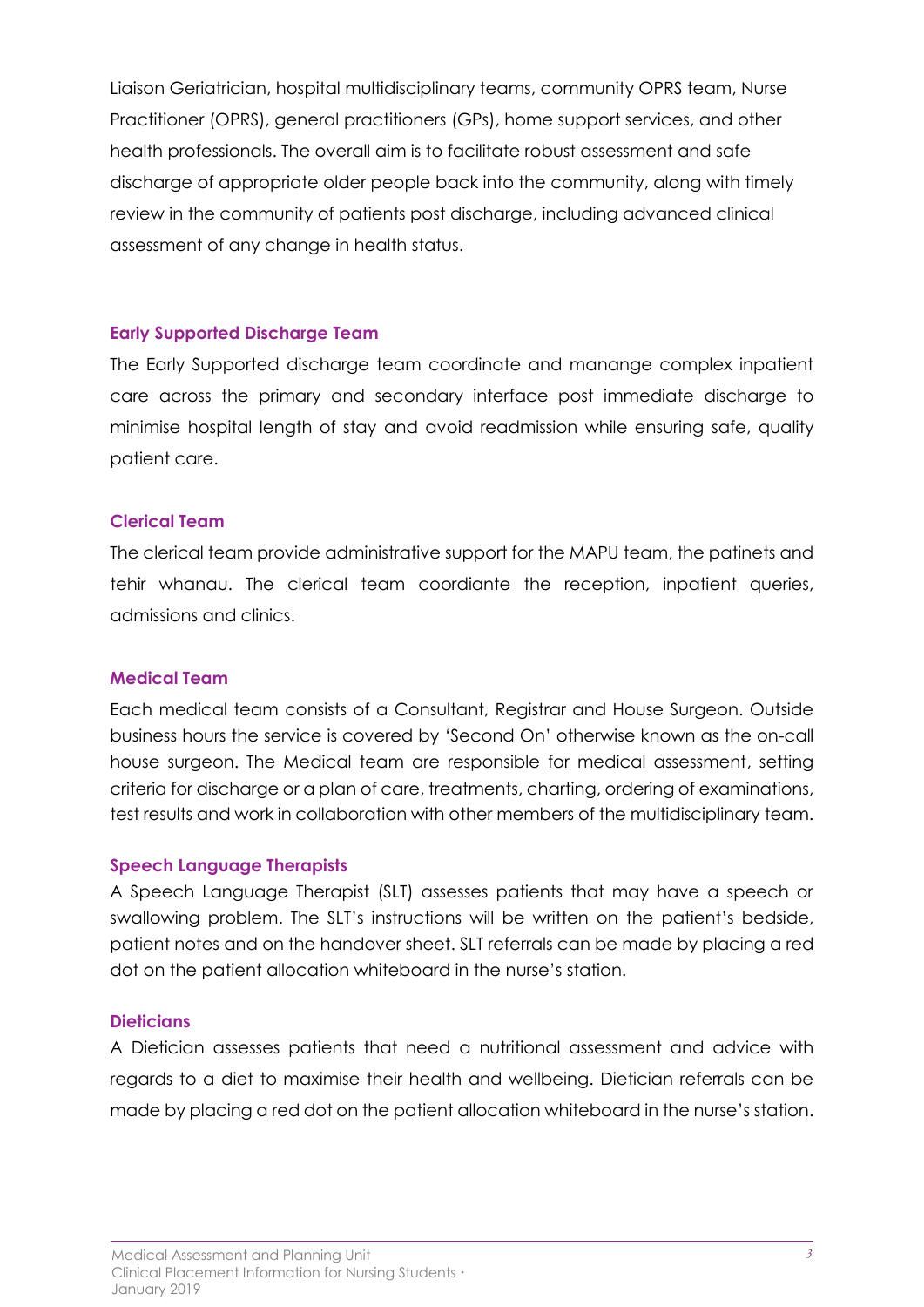#### **Physiotherapists**

A Physiotherapist (PT) assesses patients and will provide instructions on mobility and correct positioning of limbs. These will be written in patient notes and on the handover sheet. Sliding boards, frames, hoists and equipment are available for transferring. Physiotherapist referrals can be made by placing a red dot on the patient allocation whiteboard in the nurse's station.

### **Occupational Therapists**

The Occupational Therapists (OT) assess and assist patients to improve their ability to perform tasks in their daily living. They help to develop, recover or maintain daily living skills, improve their basic motor function and abilities as well as to compensate for permanent loss of function. Daily living activities such as showering, toileting, dressing, kitchen skills, cooking and eating, and home visits are involved in the assessment process. Occupational therapist referrals can be made by placing a red dot on the patient allocation whiteboard in the nurse's station.

### **Social Workers**

Some patients are seen by a Social Worker (SW) for an assessment of their social situation. The aim of this review is to work in partnership with the patient to practically support their health and maximise wellbeing. If extra support is identified to reach this goal then referrals are made to other agencies and organisations. Social Work referrals can be made by placing a red dot on the patient allocation whiteboard in the nurse's station.

### **Clinical Nurse Manager**

The Clinical Nurse manager takes overall responsibility for the running of the ward, staff and patients and has an office within the department and is usually available for any problem. In her absence there are staff with delegated positions of responsibility that are able to assist you. See also your preceptor.

### Welcome to MAPU, we are looking forward to working with you!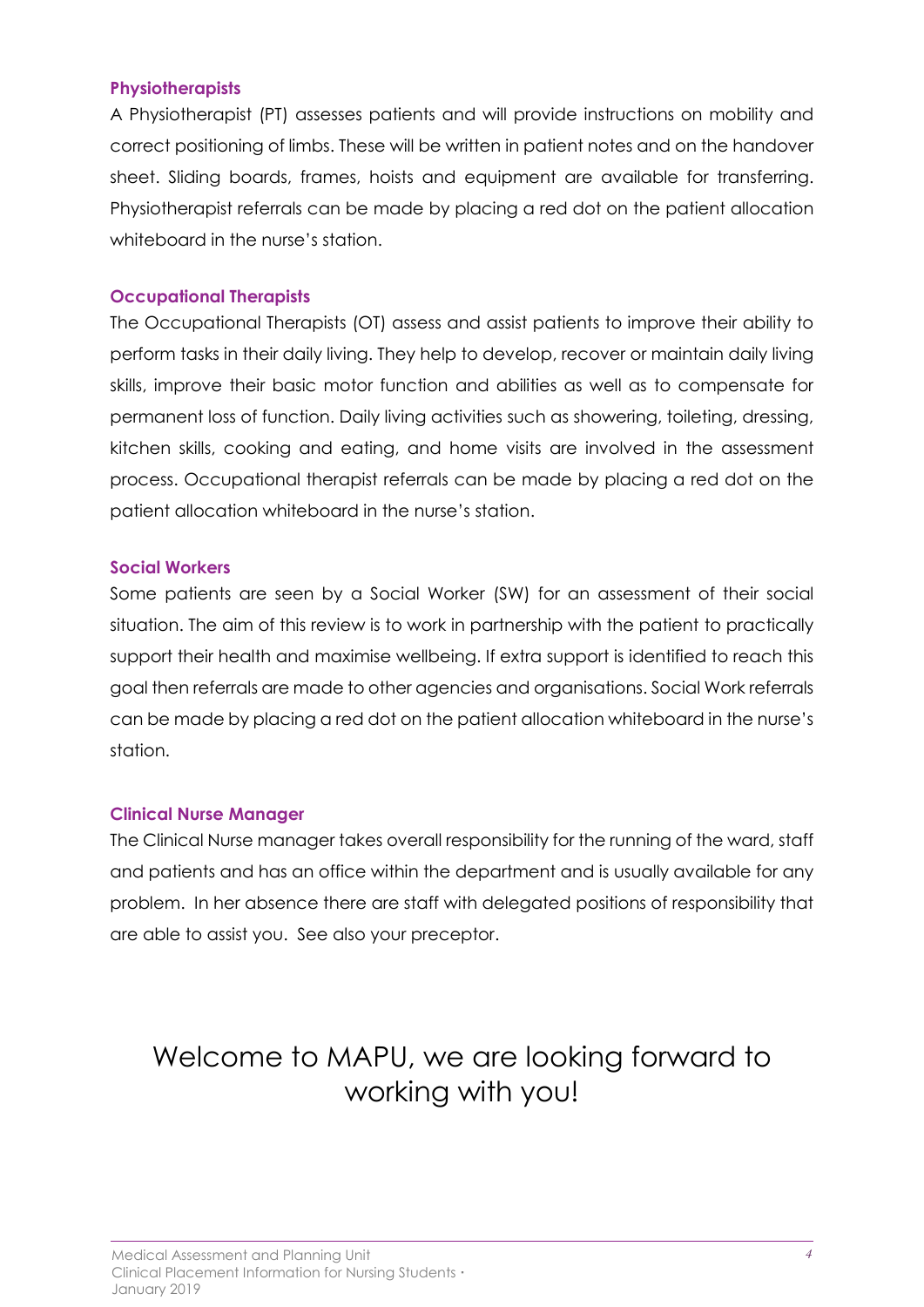# Student Contact Details for MAPU

The staff in the unit care about your well-being as well as your education. They will notice and be concerned if you don't arrive for a planned shift, if there is illness on the ward or in the case of an emergency. They may need to contact you to check you're okay and to let you know if there needs to be a change to your shifts.

Please could you provide the ward with your contact details and an emergency contact using the form below**:**

**This information will be kept by a senior staff member for the length of this placement and then will be destroyed. It will not be shared with anyone else without your permission unless there is an emergency.**

| Your Name                         |  |
|-----------------------------------|--|
| Your Home Phone number            |  |
| Your mobile phone number          |  |
| Your email address                |  |
| Name of emergency contact         |  |
| Phone number of emergency contact |  |

# Contacting your Tutor/CTA

From time to time the staff on the ward may need to contact your tutor regarding your progress, for support or in the case of problems.

Please could you supply the contact details for the tutor/CTA that will be supporting you during this placement, in the form below?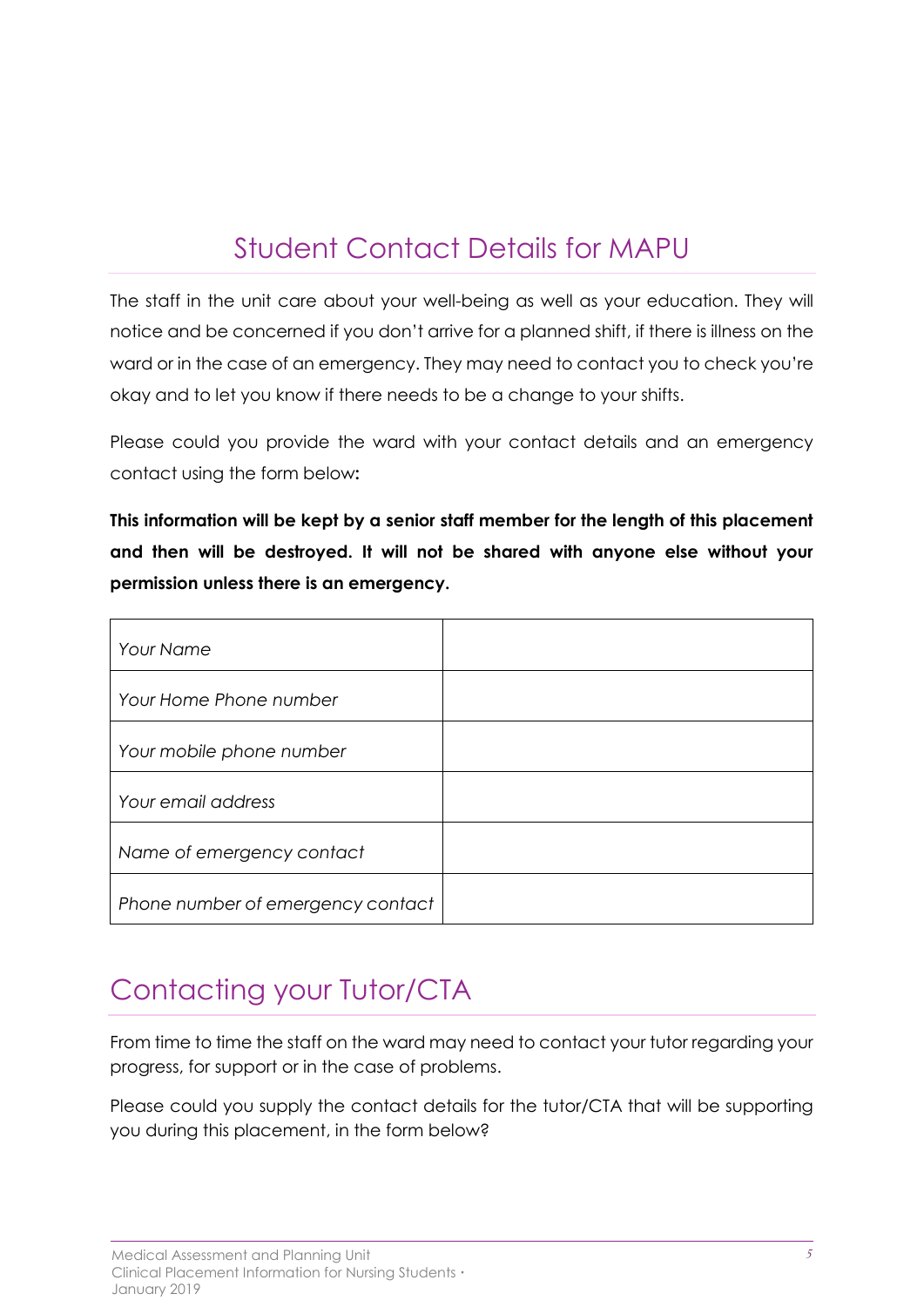| Name of Tutor/CTA                                |  |                 |
|--------------------------------------------------|--|-----------------|
| Phone number for Tutor/CTA                       |  |                 |
| <b>MAPU Reception</b>                            |  | $(04)$ 570 9060 |
| <b>MAPU Coordinator</b>                          |  | 027 8093 927    |
| <b>MAPU Clinical Nurse Manager - Emily Marsh</b> |  | $(04)$ 587 2542 |

### **Please complete a new form before each new placement and give it to the senior staff at the beginning of your placement.**

Thank you.

# Contacts for MAPU

Please contact CNM Emily Marsh to confirm your starts dates and times if you do not receive a roster two weeks before your placement start date. You are most welcome to visit the unit before your placement commences. If you have any special requirements during your placement these can be discussed with Emily Marsh or the MAPU Coordinator. **If you are unwell, please call** the unit and advise the Clinical Nurse Manager (04) 587 2542. Also ensure you ring your tertiary institution and advise your tutor. You will need to arrange make up time with the clinical coordinator if required.

### Your Preceptor

You will be allocated one main preceptor; this preceptor will be responsible for helping you complete your objectives. We will endeavour to ensure that you mainly work with this preceptor however, due to shift work, skill mix and leave (unplanned and planned) this is not always possible. It is **your** responsibility to ensure the nurse you are working with is aware of your objectives for the day/week. You must provide evaluations and/or other paperwork to your preceptor in a timely fashion (i.e. not on the due date). You preceptor will not complete any evaluations if given to them on your last days in the unit.

If you have any concerns or questions do not hesitate to contact the Clinical Nurse Manager, Emily Marsh (04) 587 2542.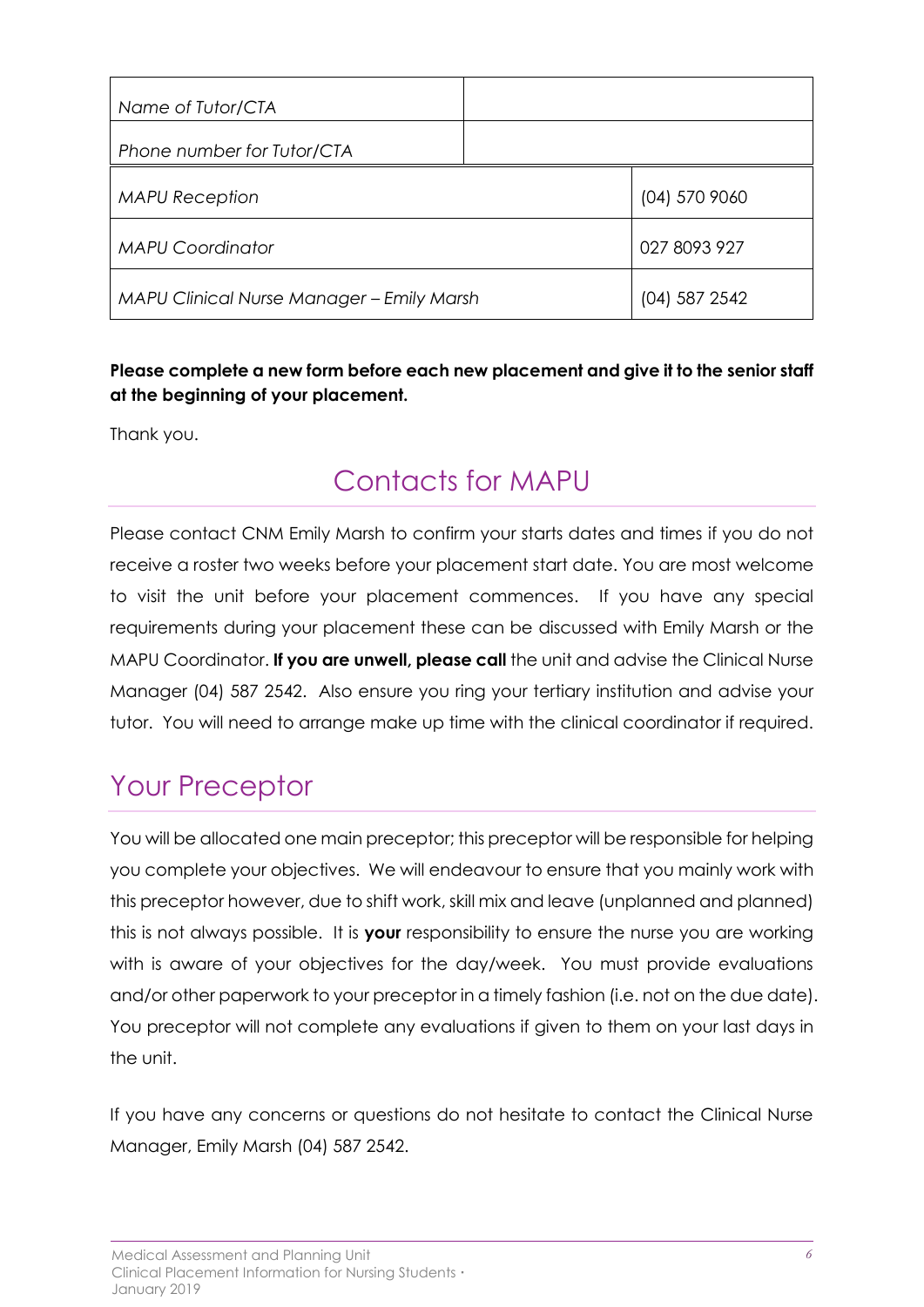# Expectations of the Student Nurse while in MAPU

Before you start your placement in MAPU, please consider what you want to achieve and the knowledge and skills you would like to learn, remembering that these need to be realistic. Please discuss your learning needs and objectives with your preceptor at the beginning of your placement and also the documentation that must be completed.

The shifts in MAPU are:

| <b>MAPU SHIFTS</b> | <b>TIMES</b>       |
|--------------------|--------------------|
| Morning (AM)       | 0700hrs to 1530hrs |
| $M-12$ shift       | 1200hrs to 2030hrs |
| Afternoon (PM)     | 1445hrs to 2315hrs |
| Night (N)          | 2245hrs to 0715hrs |

- It is expected that you arrive on time and if you are going to be late or you are unwell and cannot come in for a shift you will need to call the unit on (04) 570 9060.
- You must complete the full shift that you are allocated to work –please speak with your preceptor or the Clinical Nurse Manager if you are unable to do so.
- If you are not achieving your objectives, please see Emily Marsh or your preceptor (before the last week of your placement).
- Due to infection control standards, a clean uniform must be worn, long hair must be tied back, cardigans must not be worn when working and minimal jewellery at all times.
- Please manage your time and workload and ensure you take allocated meal breaks. (Please communicate with the nurse working with you).
- Please ensure all documentation you need to complete for the polytechnic/university is accomplished before the last days in the unit.
- Please return your swipe card to the Clinical Nurse Manager or MAPU Coordinator on your last shift.
- Please make yourself familiar with the response requirements for all emergencies.
- Please be responsible for your own safety and the safety. The Occupational Health and Safety Manual will provide the hazards within the department.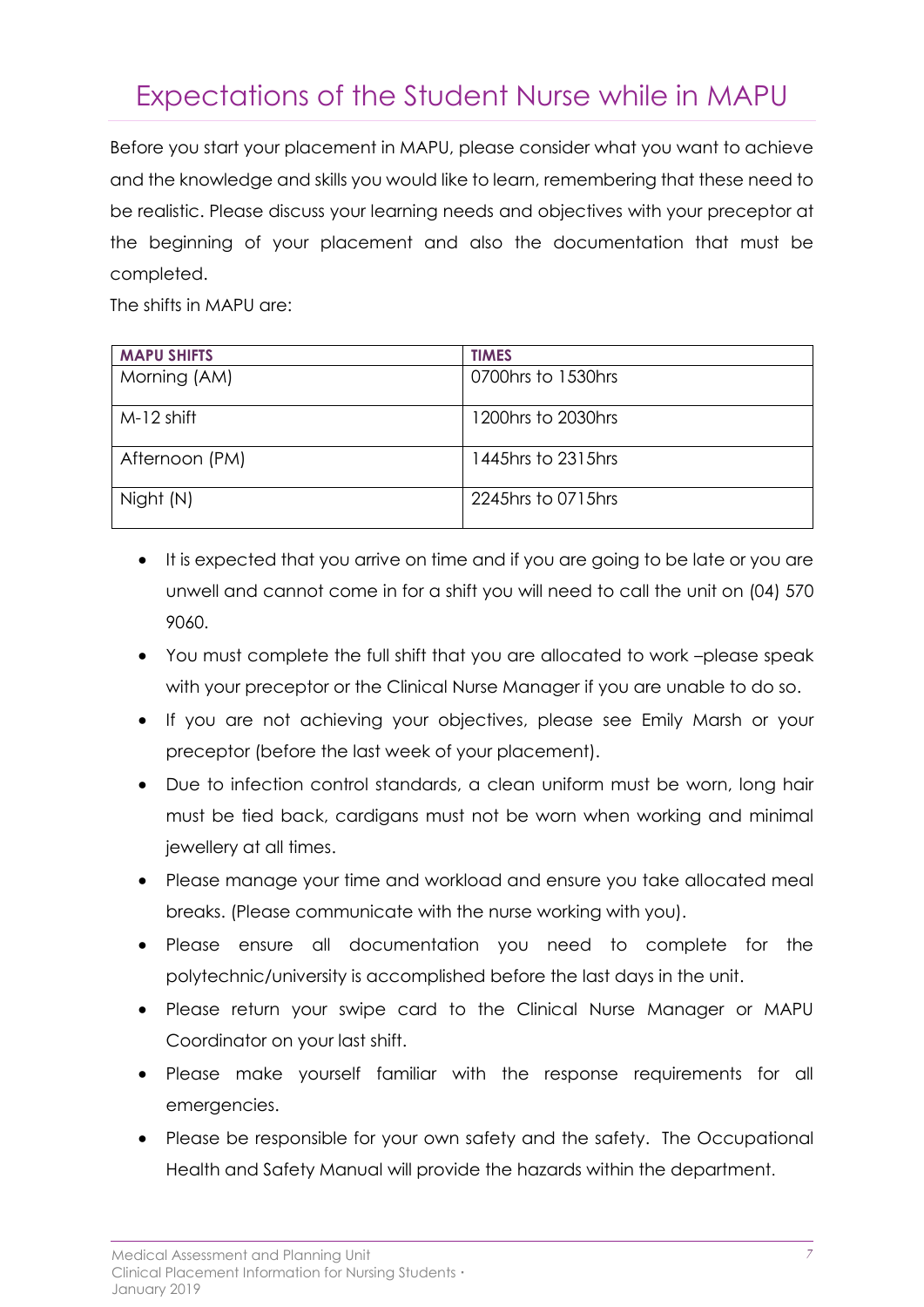The table below is a guide of the 24- hour nursing care routine.

| <b>TIME</b> | <b>ACTION</b>                                                                                                                                                                                                                                                                                                                                                                                                                                                 |  |  |
|-------------|---------------------------------------------------------------------------------------------------------------------------------------------------------------------------------------------------------------------------------------------------------------------------------------------------------------------------------------------------------------------------------------------------------------------------------------------------------------|--|--|
| 0700        | <b>Morning (AM Shift)</b><br>Handover from night staff to AM staff in the<br>handover room, followed by bedside handover.<br>Coordinator takes cell phone from night staff.<br>Bedside handover to morning staff following<br>handover in handover room, of patients with IVC,<br>IVF, Syringe Drivers, or unwell patients.                                                                                                                                   |  |  |
| 0715        | Introduce yourself to all patients and whanau.<br>٠<br>Ensure all falls prevention measures are in place.<br>Check oxygen, suction and equipment all in<br>working order.<br>Read any necessary notes and make your plan<br>of care for the shift.<br>administer<br>medications<br>Prepare<br>to<br>at<br>appropriate times.<br>Check your drug infusions and fluid balance<br>charts.<br>Take blood sugar levels on diabetic patients prior<br>to breakfast. |  |  |
| 0800-0900   | Do a complete assessment for skin integrity,<br>dressing changes needed and hygiene needs<br>e.g. shower, bed bath and hair wash.<br>Document all of the above.<br>Ensure patients required to be nil by mouth for<br>possible diagnostic tests are aware and signs are<br>attached to the bed to inform others.<br>Ensure electronic white board is up to date.<br>Take 4 hourly vital signs ensuring EWS totalled.<br>Consultant ward around begins.        |  |  |
|             |                                                                                                                                                                                                                                                                                                                                                                                                                                                               |  |  |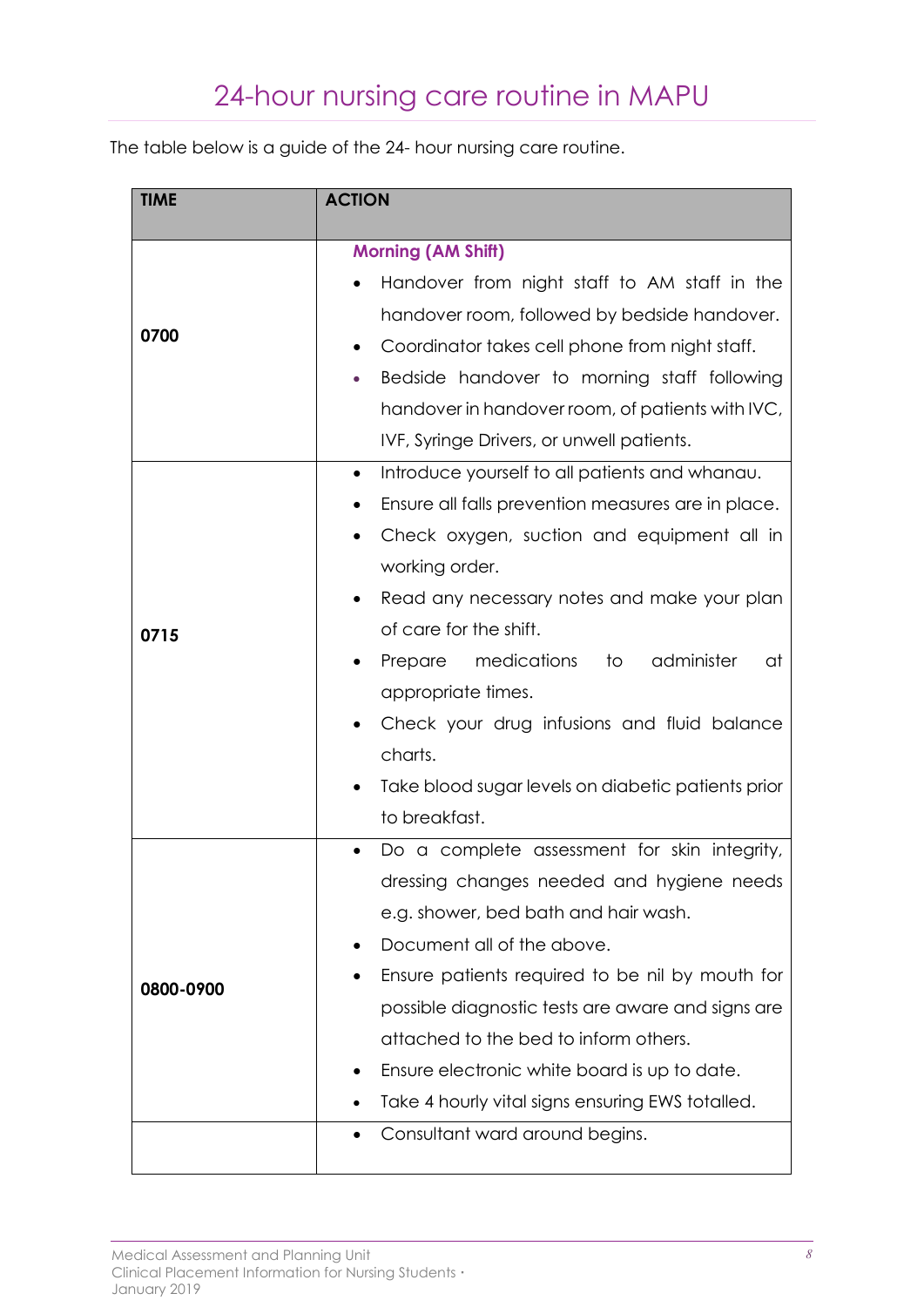| 0900-1030 | Avoid taking morning tea breaks during medical<br>$\bullet$ |
|-----------|-------------------------------------------------------------|
|           | rounds.                                                     |
|           | Ensure you are with your patients when the<br>$\bullet$     |
|           | doctors arrive.                                             |
|           | Ensure medical staff discuss the plan of care for           |
|           | the patient with you. Ask them for a plan if they           |
|           | don't provide one.                                          |
|           | Morning tea time $-$ it is your responsibility at the       |
|           | beginning of the shift to liaise with the other             |
|           | nurses working in MAPU and check with the daily             |
|           | Coordinator for tea and meal break times.                   |
| 0900-1030 | Attend to patient's hygiene needs. Delegate to              |
|           | HCA's as safe and appropriate.                              |
|           | Ligise with Allied Health Professionals<br>and              |
|           | complete necessary referrals.                               |
|           | Update documentation.                                       |
|           | TrendCare<br>categorisations<br>Complete<br>&               |
|           | predictions by 0930hrs.                                     |
|           | Ensure every patient has an up to date WebPAS<br>$\bullet$  |
|           | status (e.g. for discharge, query discharge or              |
|           | transfer to another inpatient area). This includes          |
|           | to date EDD (Estimated Date of<br>an<br>Up                  |
|           | Discharge).                                                 |
|           | Attend daily Ops meeting (7 days/week 0945hrs)              |
|           | and present MAPU's needs for the next 24 hours.             |
|           | Update electronic white board after consultant              |
|           | ward rounds.                                                |
|           | Attend MDT 1100hrs                                          |
| 1100-1330 | Ensure TrendCare is up to date.                             |
|           | Dressings – CVL, wound dressings.                           |
|           | Check IV lines.                                             |
|           | Pressure area care – turn/reposition patients and           |
|           | document.                                                   |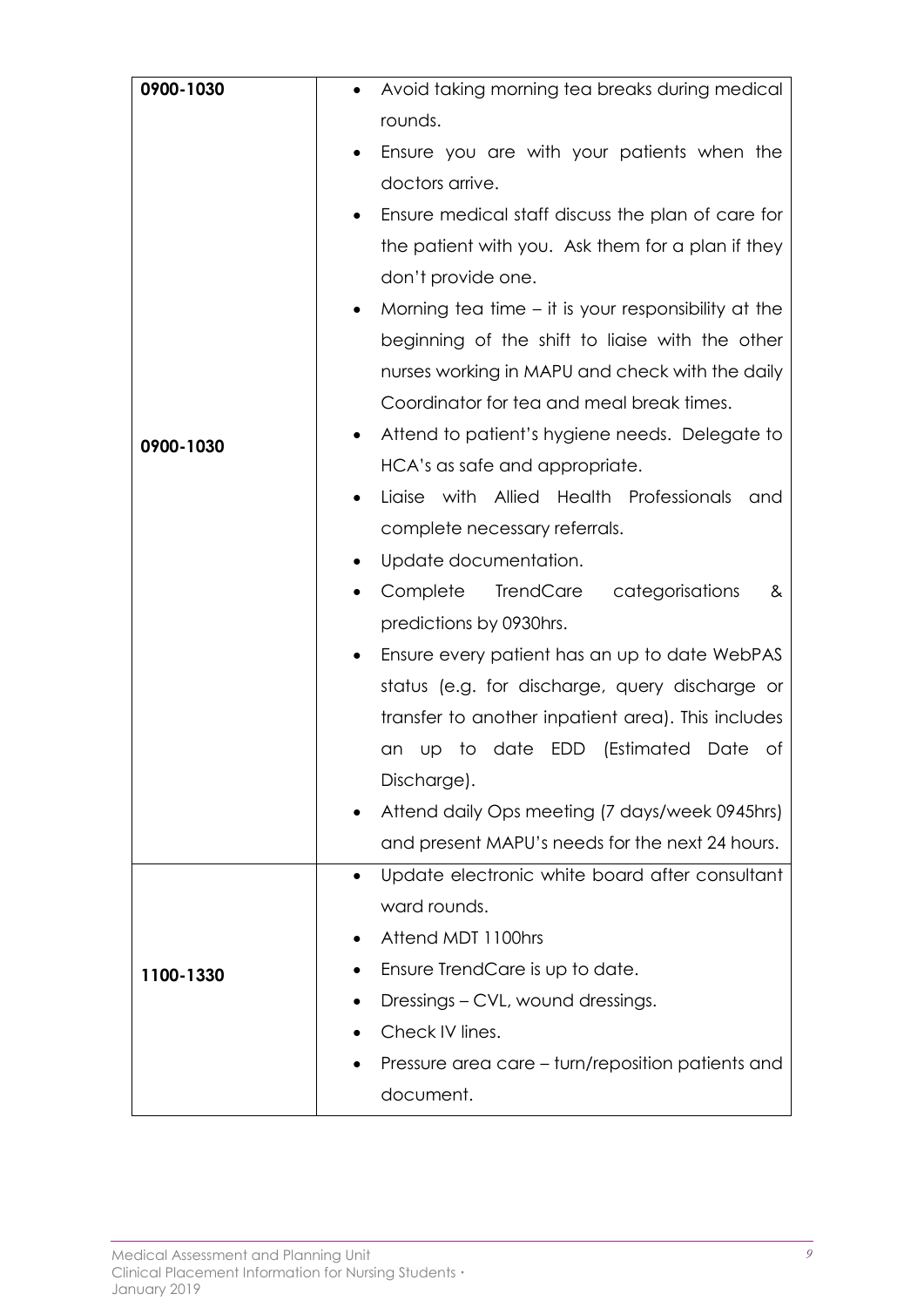|           | Half-hour lunch break should occur at this time.       |
|-----------|--------------------------------------------------------|
|           | Handover your patient to your colleague before         |
|           | leaving the unit.                                      |
|           | M-12 nurse or Coordinator relieves staff for lunch     |
|           | and takes cell phone.                                  |
|           | Check results of any routine blood tests.<br>$\bullet$ |
|           | Update Nursing Care Plan in partnership with the       |
|           | patient/whanau as well as other assessments            |
|           | (e.g. falls, Braden).                                  |
|           | Restock work trolley.<br>$\bullet$                     |
|           | Bedside handover to afternoon staff following          |
|           | handover in handover room (1445hrs).                   |
|           | Negotiate with your colleague and attend               |
| 1400-1530 | clinical teaching sessions/meeting.                    |
|           | Total Fluid balance charts for the shift.              |
|           | Toilet all high risk of falls patients.<br>٠           |
|           | Empty catheter bags.                                   |
|           | Check linen skip and rubbish has been emptied.         |
|           | Discard any reconstituted drugs at the end of          |
|           | your shift.                                            |
|           | General clean and restock of own work area -           |
|           | report low stocks to HCAs.                             |
|           | Afternoon (PM shift) -                                 |
|           | Bedside handover from morning staff following          |
| 1445-1700 | handover in handover room, of patients with IVC,       |
|           | IVF, Syringe Drivers, or unwell patients.              |
|           | Introduce self to all patients.                        |
|           | Ensure all falls prevention measures are in place.     |
|           | Check oxygen, suction and equipment all in             |
|           | working order at the head of each bed.                 |
|           | Plan turns and change of position times for            |
|           | at risk of skin<br>breakdown<br>patient<br>and         |
|           | deconditioning.                                        |
|           | Make your plan of care for the shift.                  |
|           |                                                        |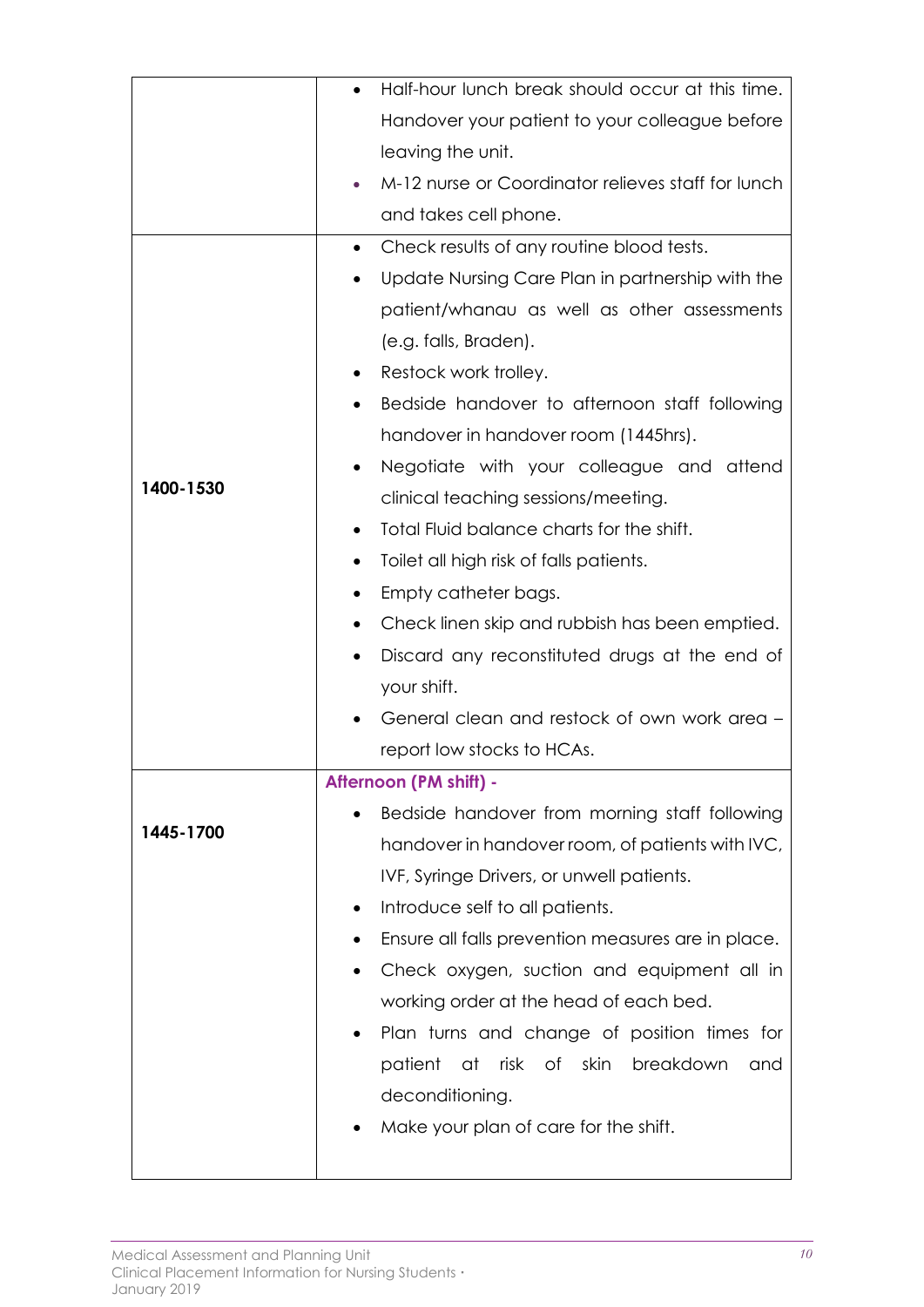|           | Review medication charts and plan for timely<br>administration at appropriate times.                                                                                                                                                                                                                                                                                                                                                                       |
|-----------|------------------------------------------------------------------------------------------------------------------------------------------------------------------------------------------------------------------------------------------------------------------------------------------------------------------------------------------------------------------------------------------------------------------------------------------------------------|
| 1445-1700 | Check your drug infusions.                                                                                                                                                                                                                                                                                                                                                                                                                                 |
| 1700-1900 | Be present for medical assessment by evening<br>Doctors if arranged.<br>Half-hour dinner break - it is your responsibility at<br>the beginning of the shift to liaise with the other<br>nurse working in MAPU and the coordinator to<br>organise tea and meal breaks.<br>4 hourly vital signs (including EWS totalling) and<br>fluids/central monitoring if required.<br>Document any changes in the plan in the notes.<br>Ensure TrendCare is Up to date. |
| 1930-2100 | Settle patients for the night. Do a complete<br>assessment for skin integrity, dressing changes as<br>required.<br>Update Nursing Care Plan in partnership with the<br>other<br>patient/whanau as well<br>nursing<br>$\alpha$ s<br>assessment (e.g. falls, Braden).<br>4 hourly vital signs/fluids/monitoring if required.                                                                                                                                 |
| 2100-2300 | Dim lights in MAPU<br>Coffee break $-$ it is your responsibility at the<br>beginning of the shift to liaise with the other<br>MAPU nurse and the Coordinator.<br>Coordinator to organise tea and meal breaks.<br>Restock work trolley.<br>Check results of any routine blood tests.<br>4 hourly vital signs/fluids checks if required.<br>Update clinical record.                                                                                          |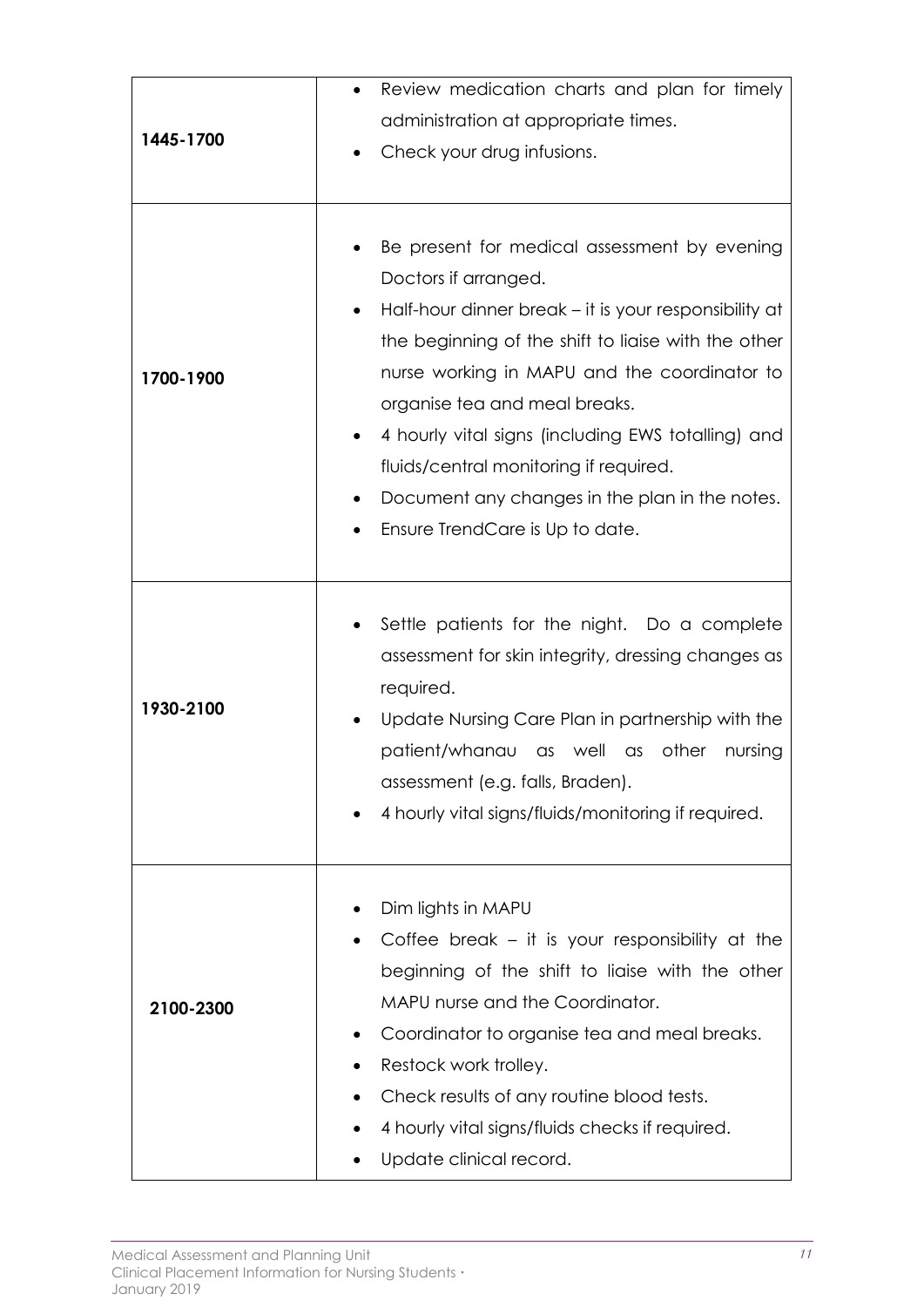|             | Toilet all high risk of falls patients.                                                                                                                                                                                                                                                                                                                                                            |
|-------------|----------------------------------------------------------------------------------------------------------------------------------------------------------------------------------------------------------------------------------------------------------------------------------------------------------------------------------------------------------------------------------------------------|
|             |                                                                                                                                                                                                                                                                                                                                                                                                    |
| 2245-2315   | Empty rubbish bags, catheter bags and linen<br>skips.<br>General clean and restock of own work area -<br>report any low stocks to HCAs.<br>Discard any reconstituted drugs at the end of<br>your shift.<br>Handover to night staff followed by beside<br>handover.                                                                                                                                 |
| <b>Time</b> | <b>Action</b>                                                                                                                                                                                                                                                                                                                                                                                      |
| 2315-2400   | Night Shift -<br>Introduce self to all patients.<br>Ensure all fall prevention measures are in place.<br>Check oxygen, suction and equipment all in<br>working order at the head of each bed.<br>Read notes and make your plan of care for the<br>shift.<br>Prepare any medications to administer at<br>appropriate times.<br>Check your drug infusions.<br>Add up previous 24-hour fluid balance. |
| 2400-0300   | 4 hourly vital signs/fluid checks.<br>Ensure Trend Care in up to date<br>We encourage periods of rest and sleep for<br>patients during the night where this is possible. If<br>your patient is stable, please allow them to rest.<br>Turn the lights as low as possible and minimise<br>external sources of noise.                                                                                 |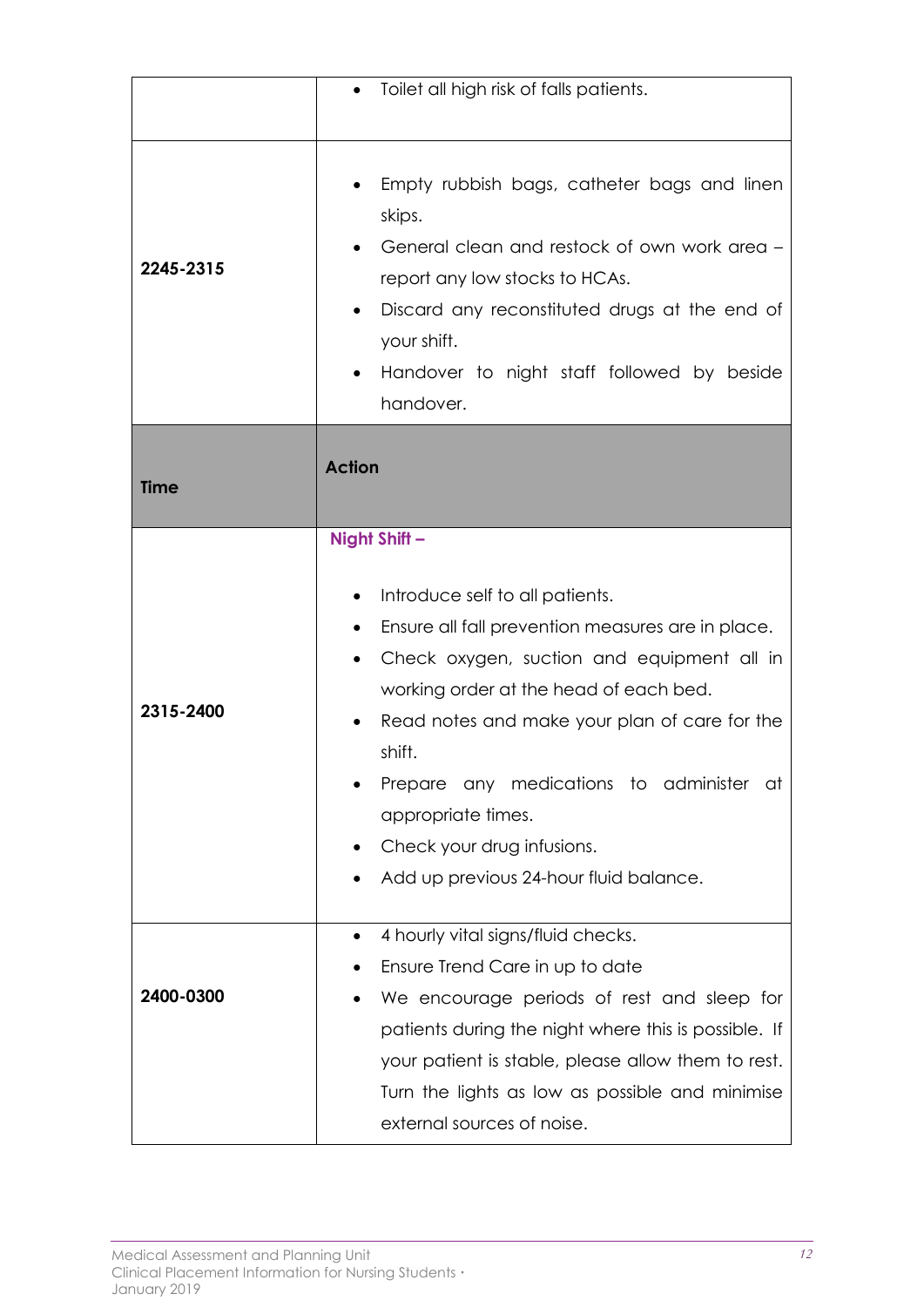|           | Review medications for all patients – fax morning<br>$\bullet$   |
|-----------|------------------------------------------------------------------|
|           | requirements to pharmacy.                                        |
|           | Full range of routine blood tests sent to lab now -<br>$\bullet$ |
|           | if requested.                                                    |
|           | Toilet all high risk of falls patients.                          |
| 0400-0600 | Empty catheter bags.                                             |
|           | Check linen skips and rubbish bins emptied.                      |
|           | Discard any reconstituted drugs at the end of<br>$\bullet$       |
|           | your shift.                                                      |
|           | General clean and restock of own work area -                     |
|           | report low stocks to HCAs.                                       |
|           |                                                                  |
|           | Smile at morning staff!<br>$\bullet$                             |
| 0700      | Handover to morning staff and complete                           |
|           | bedside handovers of IVCs, IVF, infusions etc.                   |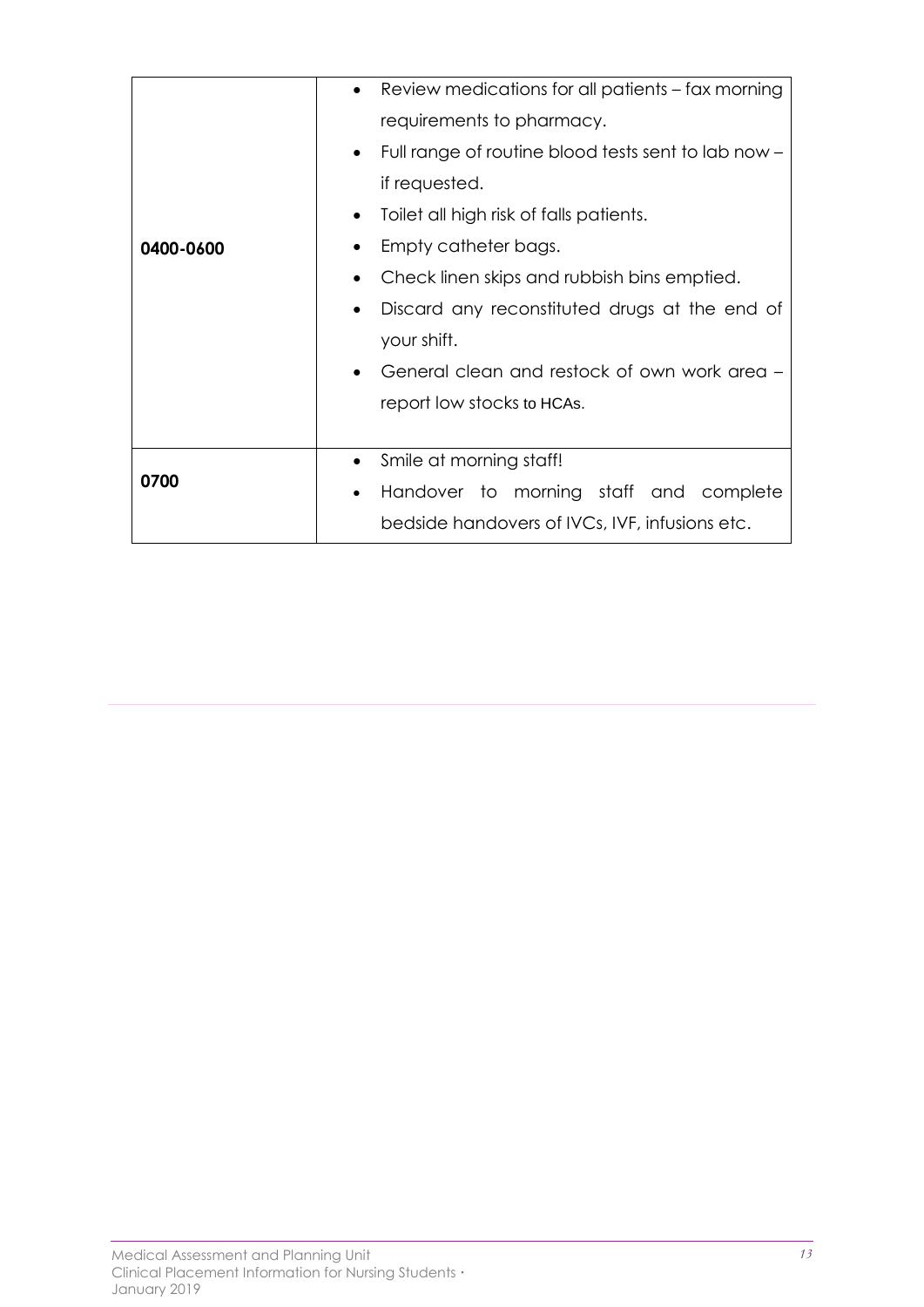Please discuss the following with your preceptor:

What to do in the event of a cardiac arrest.

### **In the event of a fire…**

- If you discover a fire, follow the R.A.C.E.E guidelines:
- **REMOVE** anyone from immediate danger
- **ACTIVATE FIRE ALARM** and Phone 777
	- · State the exact location of the fire
	- · State your name and dept.

### **CONFINE FIRE & SMOKE**

- · Close smoke stop doors and windows
- · Turn off Main Oxygen Valve and all portable cylinders.
- **EXTINGUISH FIRE**
	- · Only if is safe to do so
	- · Only if you have been trained to use extinguishers.
	- · Do not take unnecessary risks

### **EVACUATE**

- · Check all rooms in your area, if safe to do so.
- · Leave the building using the nearest safe exit (if indicated).
- · Follow the instructions of the Fire Warden or Nurse in Charge
- Activation of the Fire Alarm and Notification to the operator must be an Immediate Priority.
- If you hear the fire alarm sound but see no fire then follow the instructions of the coordinator or fire warden or CNM
- Any other unit/ward specific issues

Swipe cards are available to students with a \$10.00 deposit which is refunded on return of the swipe card. The resuscitation trolley is checked weekly and includes the defibrillator, drug intubation box (expiry dates). You will be asked to complete the health and safety checklist during your first day in the unit.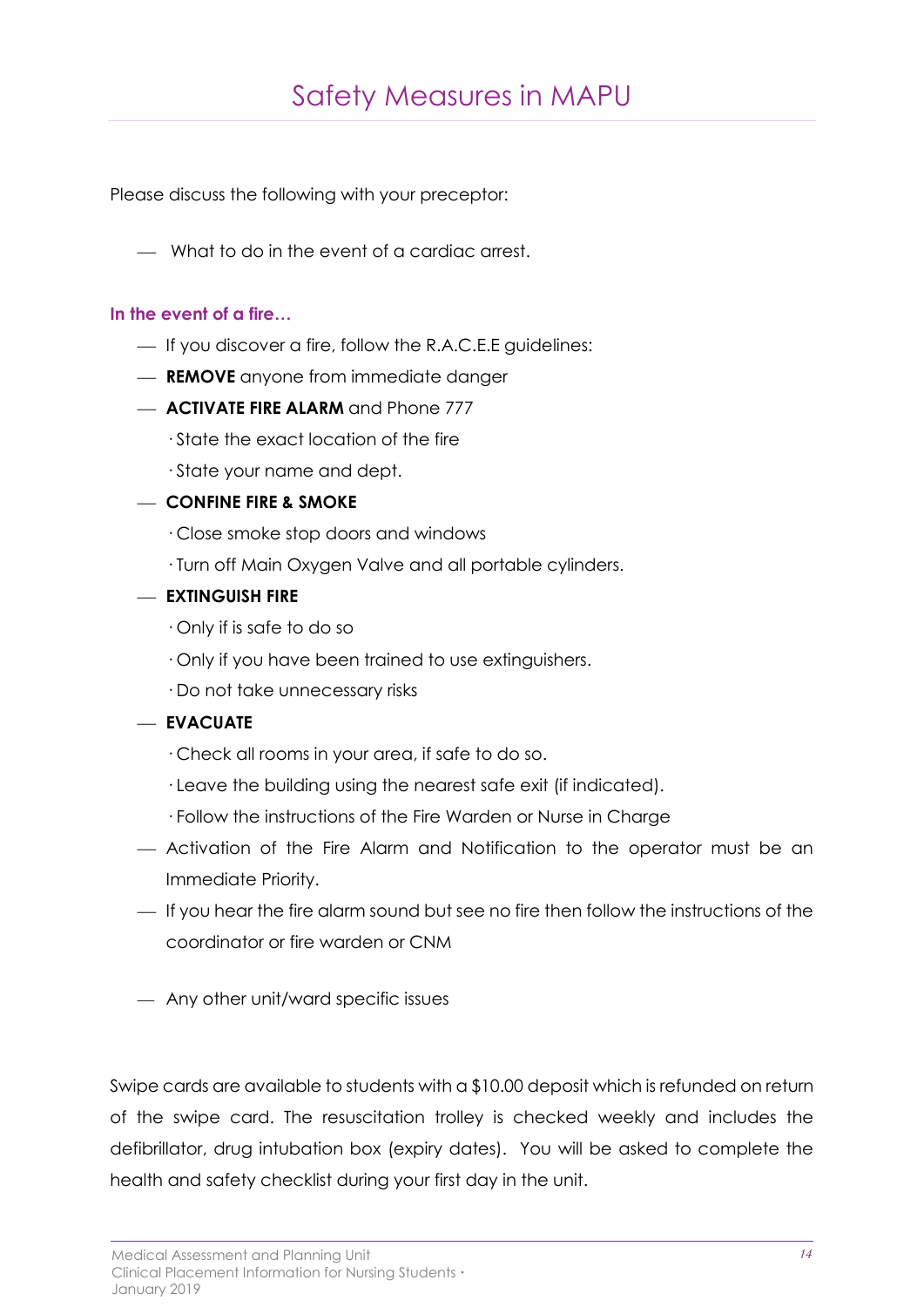### Treasure Hunt

This list is designed to help you become familiar with the environment, but is by no means exhaustive of all the things you will be required to locate.

| $\Box$ | IV fluid store                       | $\Box$                   | <b>Plain Gauze</b>             |
|--------|--------------------------------------|--------------------------|--------------------------------|
| $\Box$ | Controlled Drug cupboard             | $\Box$                   | Clinical policies & procedures |
| $\Box$ | <b>Admission Trolley</b>             | $\Box$                   | "Notes on Injectable Drugs"    |
| $\Box$ | Linen supplies                       | $\Box$                   | Roster                         |
| $\Box$ | Clinical Nurse Manager Office        | $\Box$                   | Manual BP machine              |
| $\Box$ | Meeting/handover room                | $\Box$                   | Suction Equipment              |
| $\Box$ | <b>IV Syringes</b>                   | $\Box$                   | <b>Bio-hazard bags</b>         |
| $\Box$ | Kitchen store room                   | $\Box$                   | Tympanic thermometer covers    |
| $\Box$ | Staff tea room                       | $\Box$                   | <b>Stationery supplies</b>     |
| $\Box$ | Where to store your bags             | $\Box$                   | Photocopier                    |
| $\Box$ | X-ray facilities                     | $\Box$                   | Patient charts                 |
| $\Box$ | Clean utility room                   | $\Box$                   | Laboratory forms               |
|        | <b>Dressing Materials</b>            |                          | Workstation (PC) on Wheels     |
|        | Oxygen isolation "shut off" valve    | Ц                        | Communication diary            |
| Ц      | <b>Dressing Supplies</b>             | $\Box$                   | <b>Assessment Room/Clinics</b> |
|        | Alcohol Swabs                        | $\overline{\phantom{a}}$ | <b>Sterile Gloves</b>          |
|        | <b>District Nurse Referral forms</b> | Ц                        | Lamson Tube System             |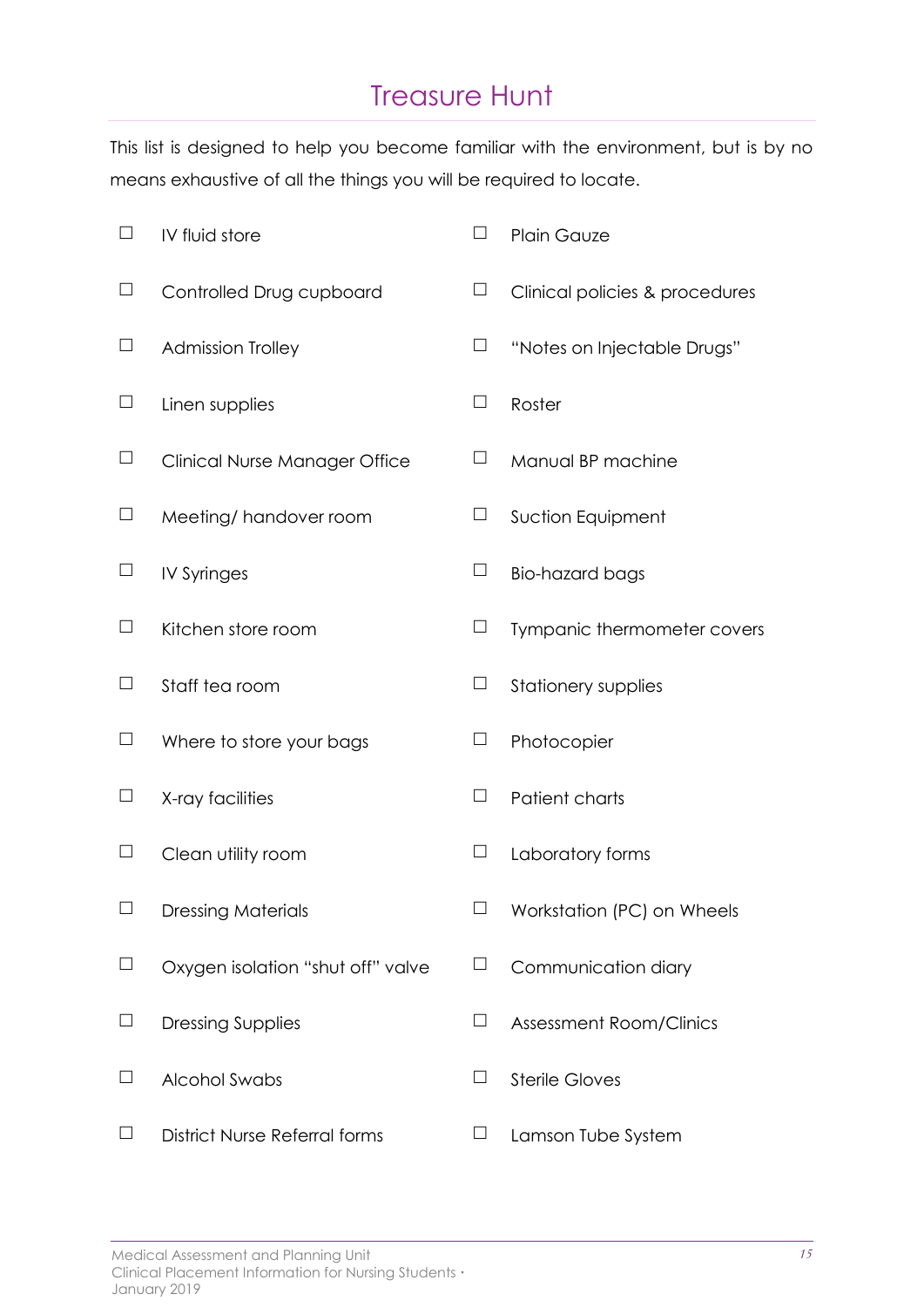# **Objectives**

Below are some of the objectives you should aim to complete during your placement in MAPU.

To provide appropriate care to the patient and whanau with support and supervision from the preceptor, including:

- Accurate assessment on admission
- Competent planning and implementation of care
- Documentation of provided care
- Referrals to appropriate agencies
- Participation in discharge planning

These will be achieved by gaining an understanding of:

- Rationale and understanding of assessment based tools
- Ward rounds and interaction between the Medical and Nursing team
- Function of Multidisciplinary team members and participating in the daily Multidisciplinary team meetings
- Infection control practices and measures taken in the unit
- Pain management principles
- Fluid management/Fluid balance recording
- Advance care planning
- Wound assessment and management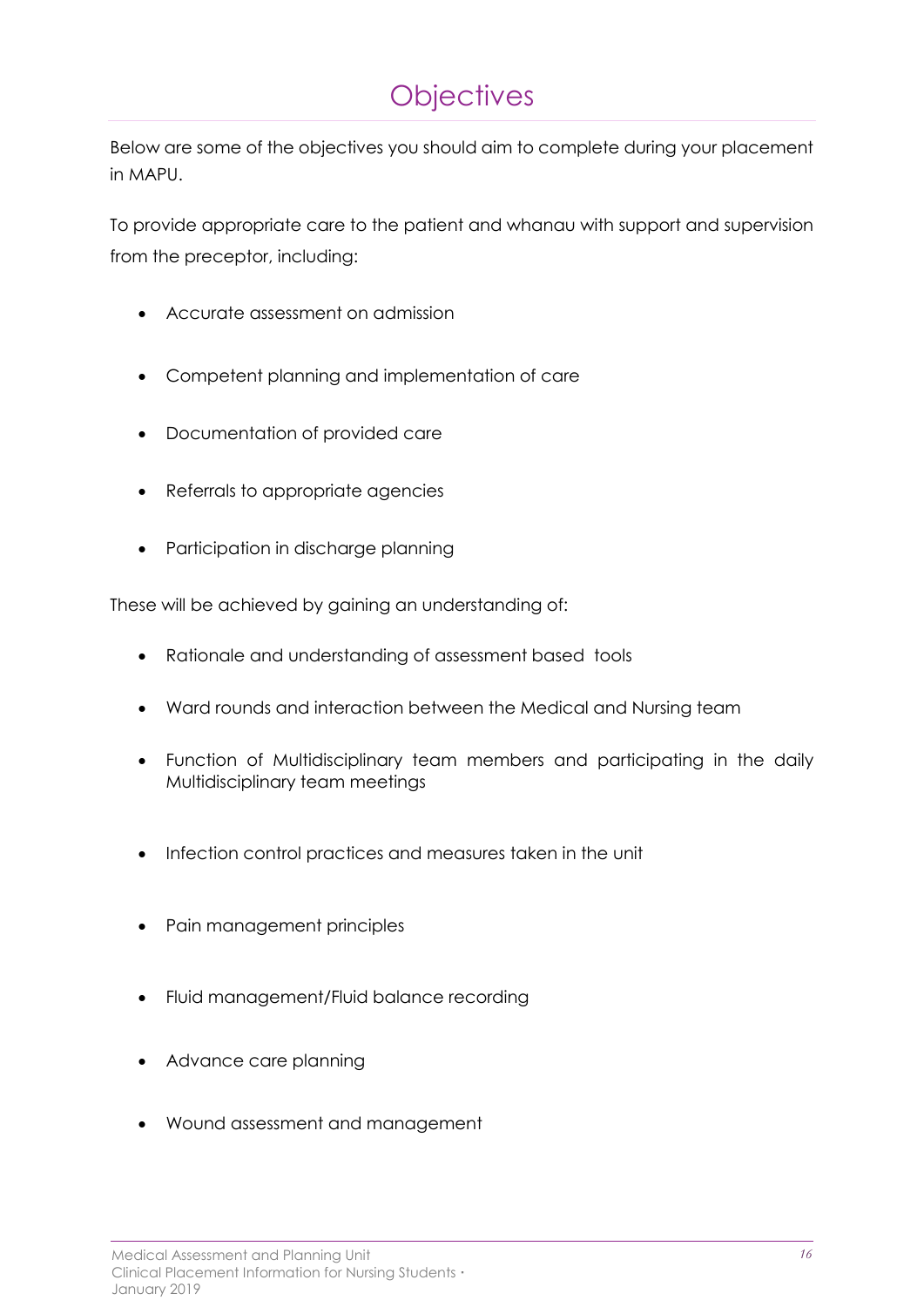- Management of chest pain- PQRST and GTN protocol
- Management of respiratory disorders
- Management of delirium CAM scores
- Management of TIA
- Management of syncope
- Management of cellulitis
- Management of self-harm and suicidal ideation
- Management of infection/sepsis
- To perform assessments of nurse sensitive indicators and implement appropriate prevention strategies:
	- o Adult Admission Assessment
	- o Falls risk assessment
	- o Braden score
	- o MUST
	- o Intentional rounding
	- o Discharge risk assessment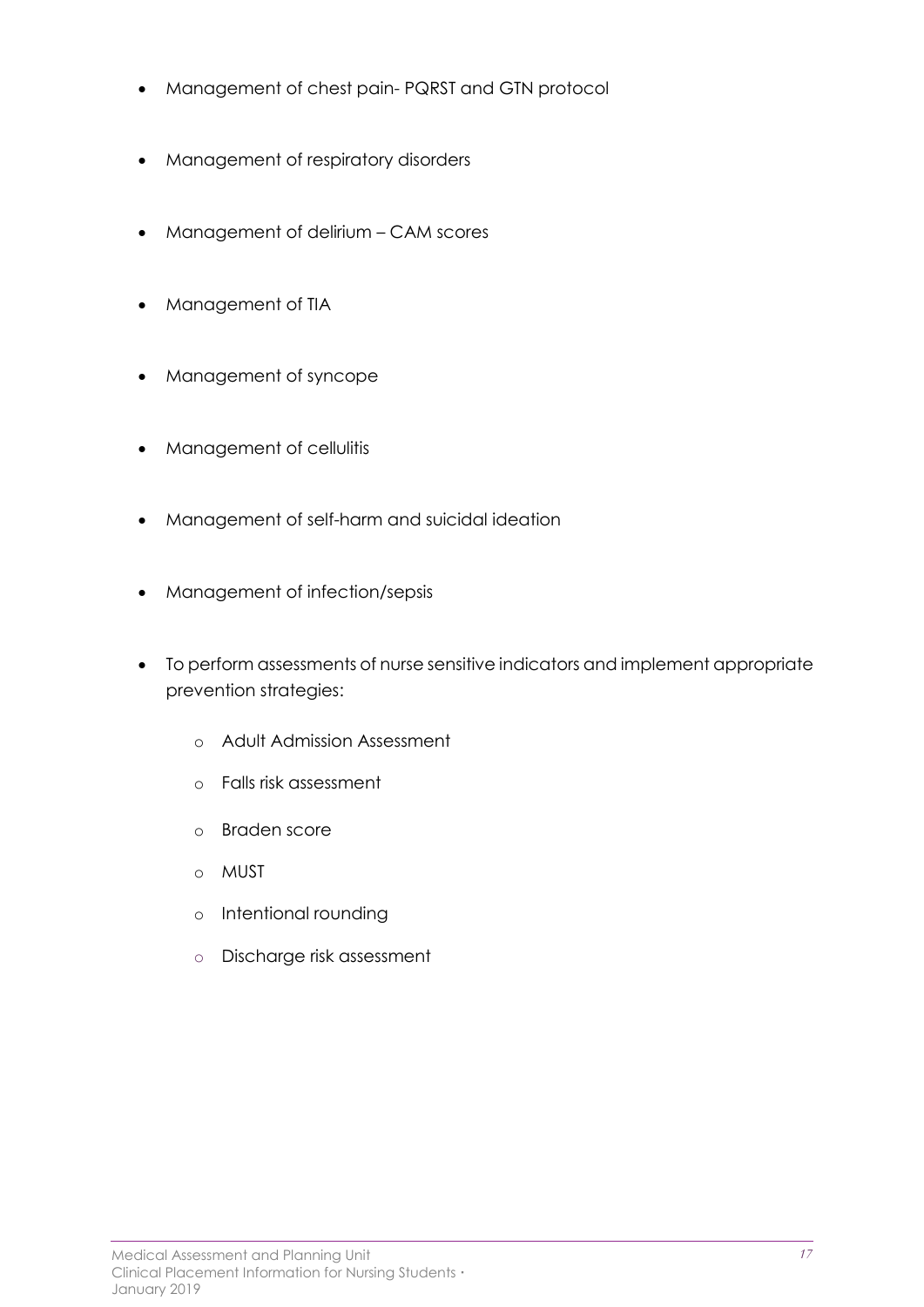### Common Presentations to MAPU

Below is a list of common presentations and conditions that would be useful to read about before you come for your placement with us.

- Transit Ischemic Attack (TIA)
- Diabetic Ketone Acidosis (DKA)
- UTI (Urinary tract Infection) pyelonephritis
- Deliberate Self Harm/overdose
- Exacerbation of COPD
- Pneumonia
- Collapse
- Acute confusion/delirium
- Asthma
- $-$  Cellulitis
- Low risk chest pain
- Tuberculosis
- Gastrointestinal bleed
- Gastroenteritis
- Syncope
- Falls
- Vertigo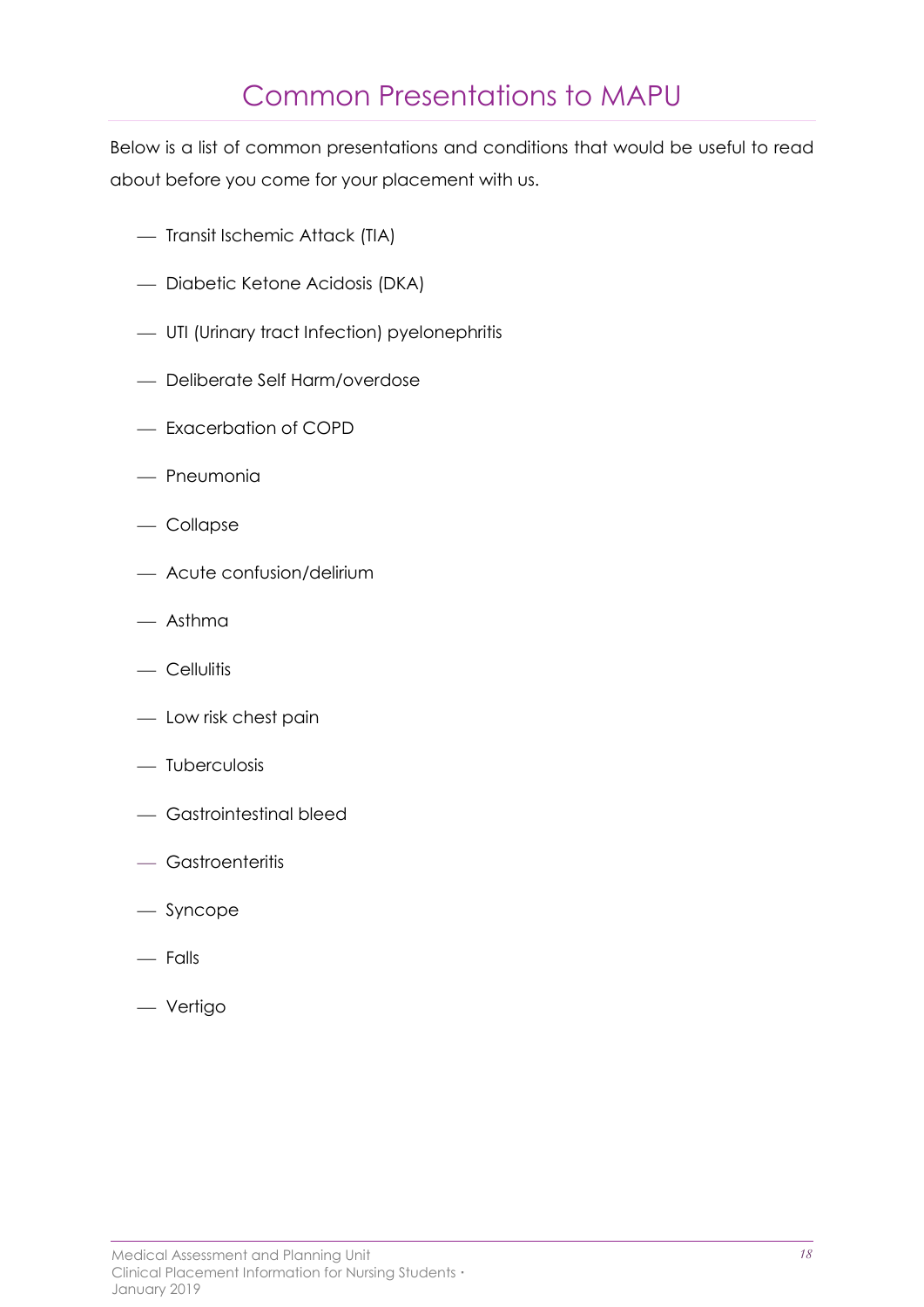### Common Medications

Administration of IV therapy in MAPU is in accordance with the [IV & Related Therapies](http://intranet.huttvalleydhb.org.nz/content/cfb869c8-a762-4207-ba1a-edd385468b3a.html) Policy available on the intranet.

According to the Basic Certification Standard please note "*Students (*nursing, midwifery, radiologic technology, anaesthetic technology*), and their respective clinical lecturers/clinical teaching associates are expected to adhere to the standards and principles of this document".* 

Some common medications used in MAPU are listed below. It would be useful to read about these medications before you attend your placement.

- 1. Beta blockers such as Metoprolol
- 2. Anti-coagulants such as Warfarin, Dabigatran, and Clexane.
- 3. Diuretics such as Furosemide.
- 4. Antibiotics such as Flucloxicillin.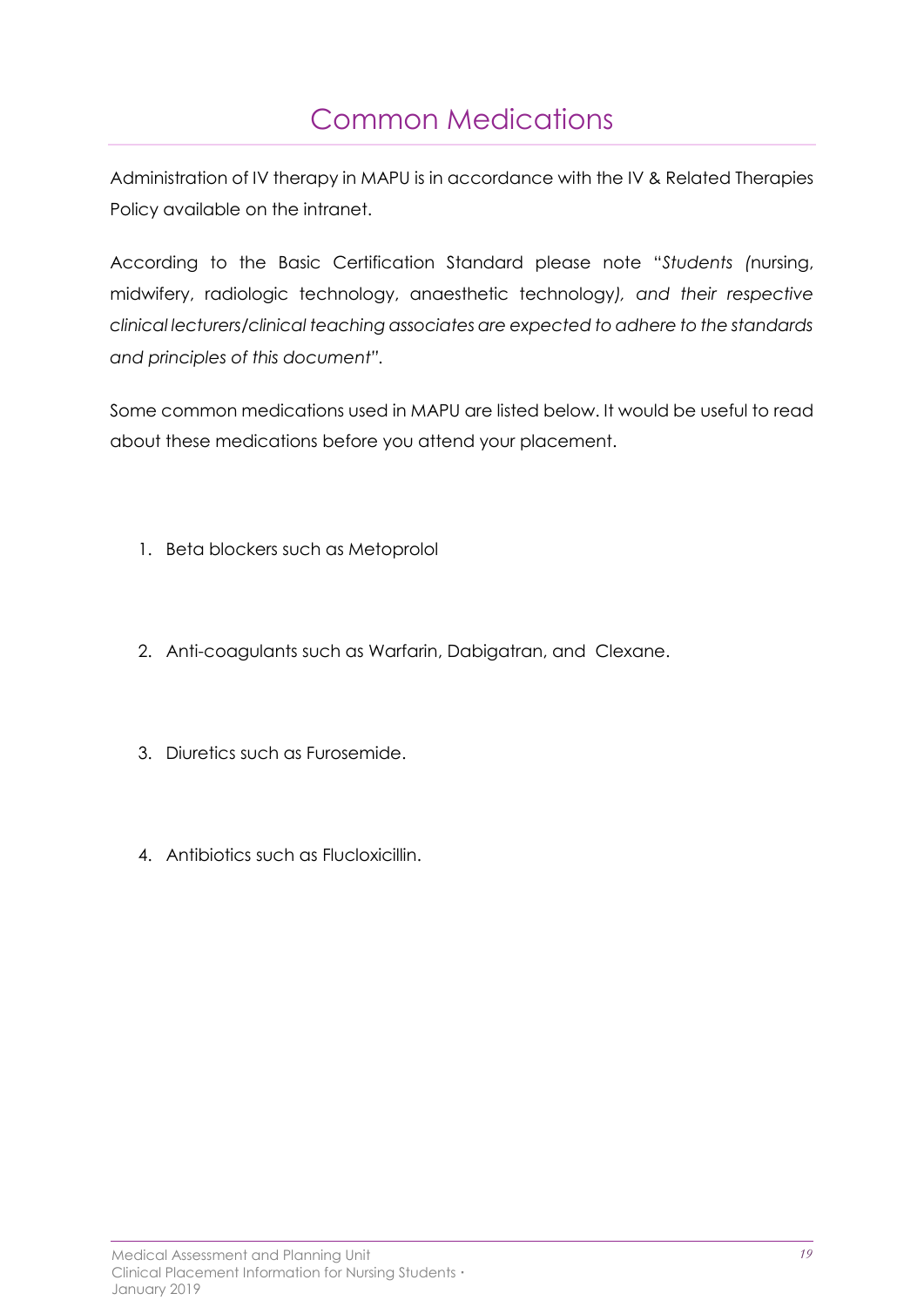### Questions

Please use this space to note any question you have to ask your preceptor or the CNM after reading this information package…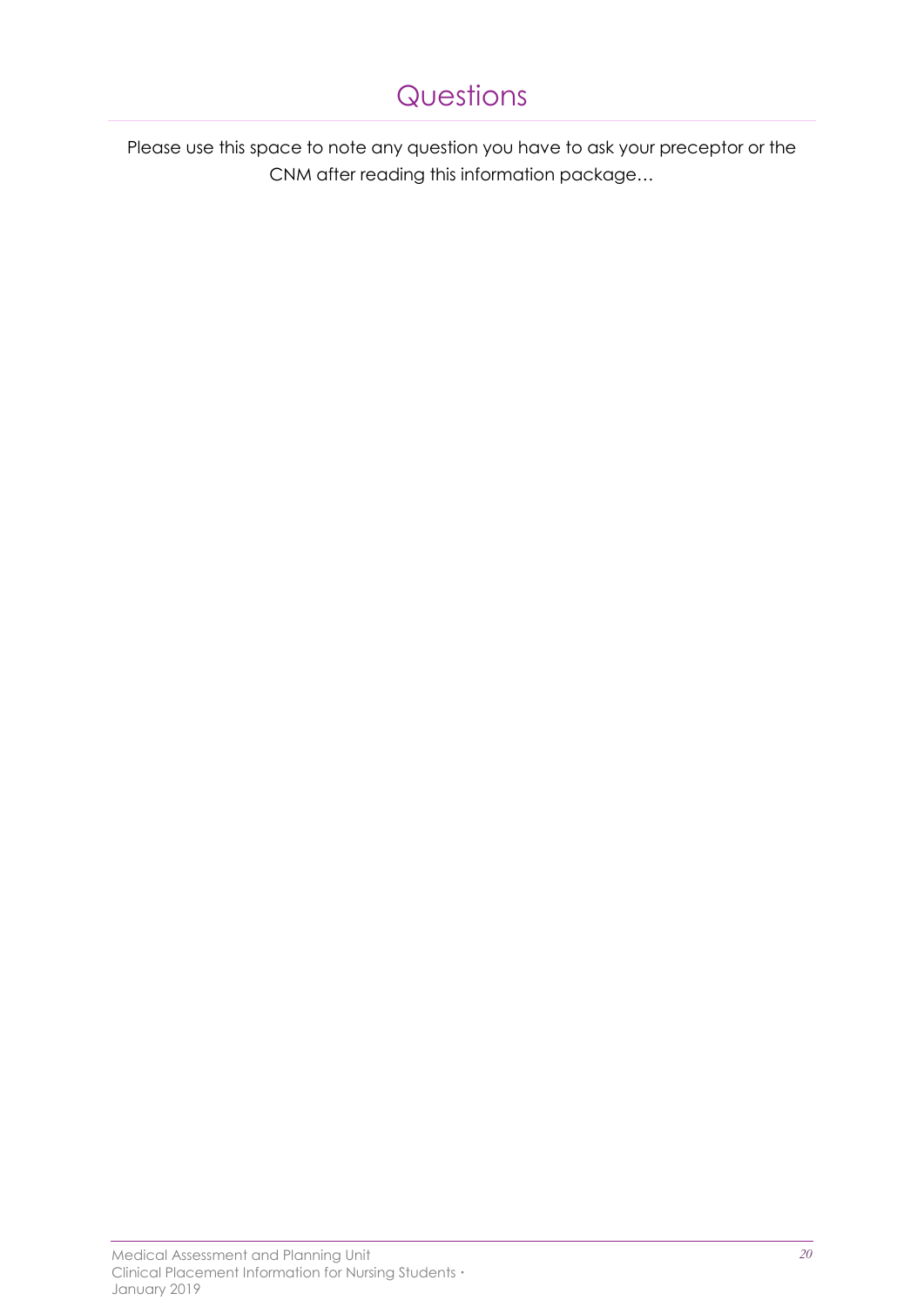# Evaluation of your Clinical Preceptor

Please return your evaluation to Emily Marsh (MAPU Clinical Nurse Manager)

| Name of Preceptor_ | Date |
|--------------------|------|
|--------------------|------|

|  |  |  | $E$ = Excellent VG = Very Good $S$ = Satisfactory NI = Needs Improvement |
|--|--|--|--------------------------------------------------------------------------|
|--|--|--|--------------------------------------------------------------------------|

Please read the following statements then tick the box that best indicates your experience:

| My Preceptor:                                                                  | E | <b>VG</b> | $\mathsf{S}$ | <b>NI</b> |
|--------------------------------------------------------------------------------|---|-----------|--------------|-----------|
| Was welcoming and expecting me on the first day                                |   |           |              |           |
| Was a good role model and demonstrated safe and<br>competent clinical practice |   |           |              |           |
| Was approachable and supportive                                                |   |           |              |           |
| Acknowledged my previous life skills and knowledge                             |   |           |              |           |
| Provided me with feedback in relation to my clinical<br>development            |   |           |              |           |